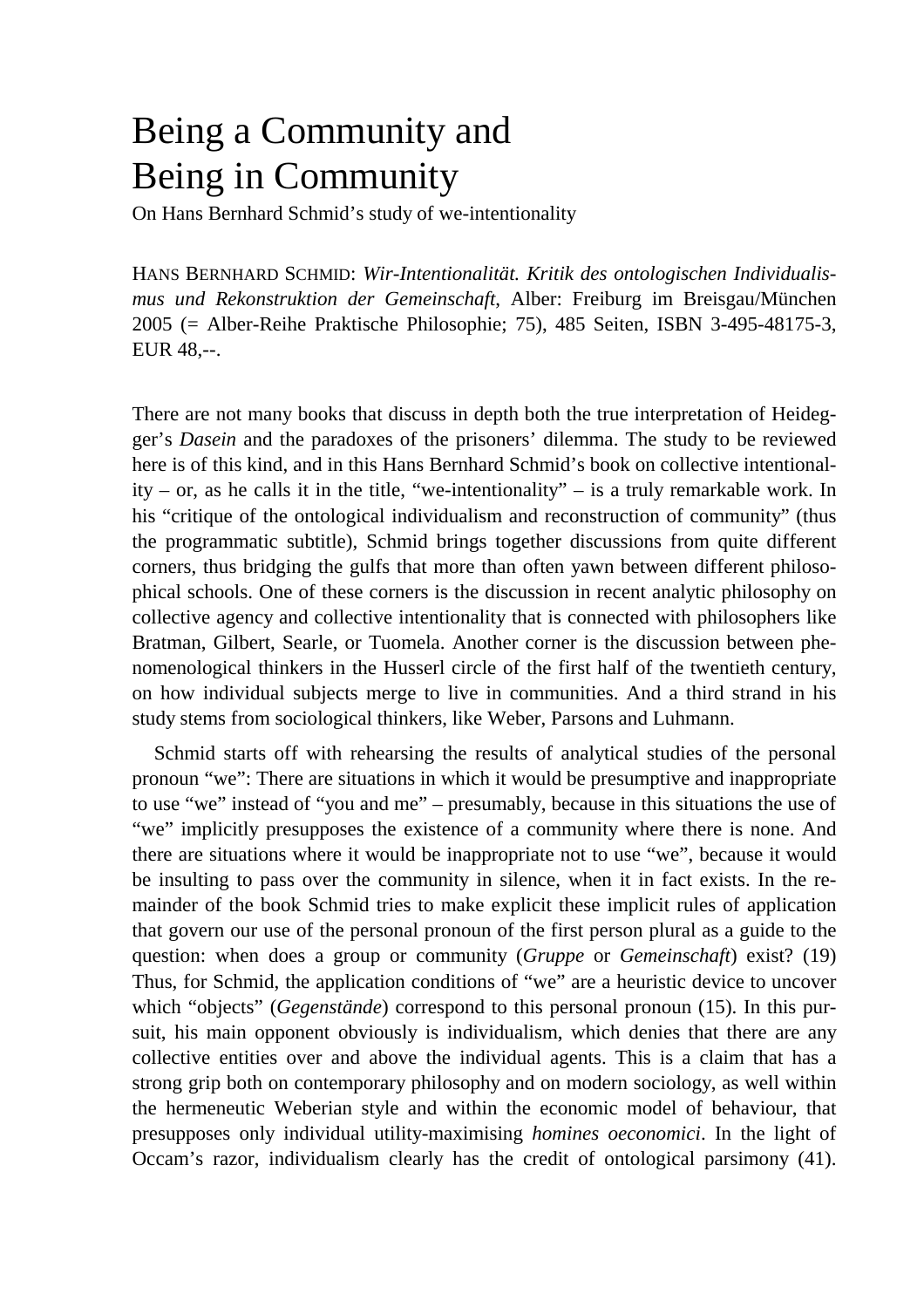Schmid argues, however, that individualism falls short of explaining the social phenomena that surround us. His argument to this effect proceeds in the following four major steps:

*1. Communities are a matter of intentions:* First he shows that mere observable features like spatial vicinity, density of interaction and the fitting together of individual behaviour do not allow to distinguish between two persons acting together and two persons acting individually in a synchronised way (§ 1). In order to tell a collective action from simultaneous individual actions, we have to refer to the participants' intentions. This is obvious in cases of "hidden sociality", where, like in a drama performance or in a case of complicity between two pickpockets, people try hard to give the appearance of non-collective action where, as a matter of fact, there is highly sophisticated co-operation (54-57).

*2. Communities are a matter of non-reflexive and non-topical we-attitudes:* Having said this, Schmid makes it clear that he understands the term "intention" in quite a broad way. He does not want to restrict himself to action intentions (as most of the discussion in analytic philosophy), nor only to perceptive intentional relations (as most of the phenomenological discussion does), but wants to account for both of them and, in addition, also for emotive intentionality (48-49). He thus wants to account for practic, cognitive and affective intentionality. Furthermore, he denies any commitment to view intentions as conscious mental states of individuals (45-46). In fact, he goes on to argue that for a community to exist it is neither necessary nor sufficient that the participants have a *reflexiv-thematisches Wir-Bewußtsein* of their membership, i.e. that they reciprocally believe that they and the others are members of the group in question: I do not become a member of a group by believing to be a member of this group. And I may become a member of a group without reflecting about this and thus without forming an appropriate belief. What is sufficient, or so Schmid claims, is a *nichtreflexivunthematisches Wir-Bewußtsein* (99). I do not need to reflect on my membership to be a member and the group need not be topical in my or the other members' thoughts in order to exist. Indeed, or so Schmid goes on, the non-reflective and non-topical weattitude is a necessary pre-condition for the reflective and topical we-consciousness. It is, however, debatable whether a "non-reflective and non-topical we-consciousness" is not a contradiction in terms, and at other places Schmid does in fact say that the original we is not an object of a consciousness at all, like, e.g., on p. 103: "Das ursprüngliche 'Wir' ist kein 'Gegenstand' eines Bewußtseins."

*3. We-attitudes are irreducible:* Many analytical philosophers have tried to reduce joint phenomena to individual phenomena and common knowledge of them, where common knowledge is represented by a cascade of infinitely iterated beliefs of the form:

I believe that you believe that p and you believe that I believe that p and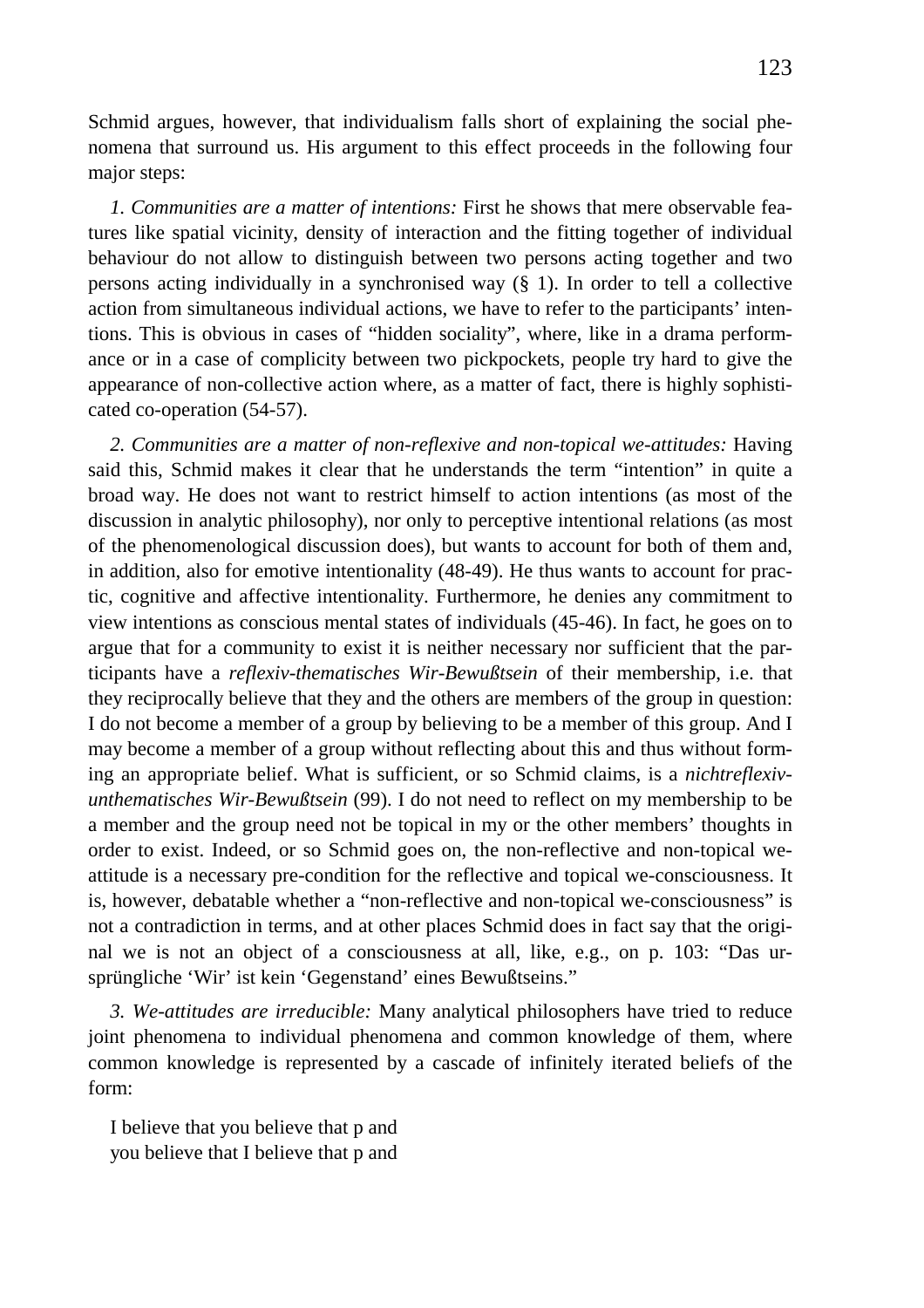I believe that you believe that I believe that p and you believe that I believe that you believe that p and I believe that you believe that I believe that you believe that p and you believe that I believe that you believe that I believe that p and so on *ad infinitum.*

Schmid rejects all analyses that involve such infinite belief cascades. First, our finite minds are not capable of grasping an absolute infinity of beliefs. Second, such belief cascades presuppose a "propositionally differentiated language" (116). But already toddlers and animals can have joint experiences, joint thoughts, joint sensations, and also perform joint actions. Thus, community does not presuppose a propositionally structured language and can thus do without such a belief-cascade. Moreover, the "meta-institution" of language already presupposes some kind of community, and can thus not constitute community. To be sure, there are attempts to free the common knowledge approach from the commitment to infinite minds, like the suggestion that we do not believe the infinite cascade ourselves, but think about fictive counterparts with an infinite mental capacity. Schmid, however, also rejects these suggestions, because one can have the ability for joint action without developing the ability to grasp idealisations like such a "smooth reasoner counterpart" (131).

Schmid goes on to argue that if we do have common knowledge, we may form an arbitrary number of iterated beliefs (141-3), but that any finite number of these iterated beliefs falls short of establishing common knowledge (143-4). Schmid also rejects the idea that joint action is constituted by the contributory actions of the individuals, because the concept of a contributory action already presupposes the concept of the joint action (§ 5): The individual contributions are "we-derivative" (188). He thus suggests to turn the previous approaches upside down: Common knowledge yields iterated beliefs, not the other way round (144), and joint intentions give way to individual contributory intentions, not the other way round. This is the "Copernican revolution" that Schmid suggests for social ontology: to accept that joint experiences are not reducible to individual experiences (140). Hence, Schmid claims that there is irreducible jointness and an irreducible *Miteinandersein* or *gemeinsames Dasein*. He even ridicules social ontological "orthodoxy" that wants to have "collective intentionality without genuine collectivity" (217). Thus it is no wonder that Schmid dislikes the term "collective intentionality", because – according the etymology of the word – a collection comes into existing by putting together  $-$  i.e. by collecting  $-$  previously unconnected individuals. Instead, Schmid prefers the term "common intentionality" (*gemeinsame Intentionalität*, 240) or, witness the title, "we-intentionality".

*4. We-attitudes are an intersubjective-relational phenomenon:* Schmid is perfectly aware of the fact that most contemporary philosophers embrace reductionist positions in social ontology because they do not want to be committed to something like a "collective subject" or a "group mind" (145), as they think that such conceptions are, as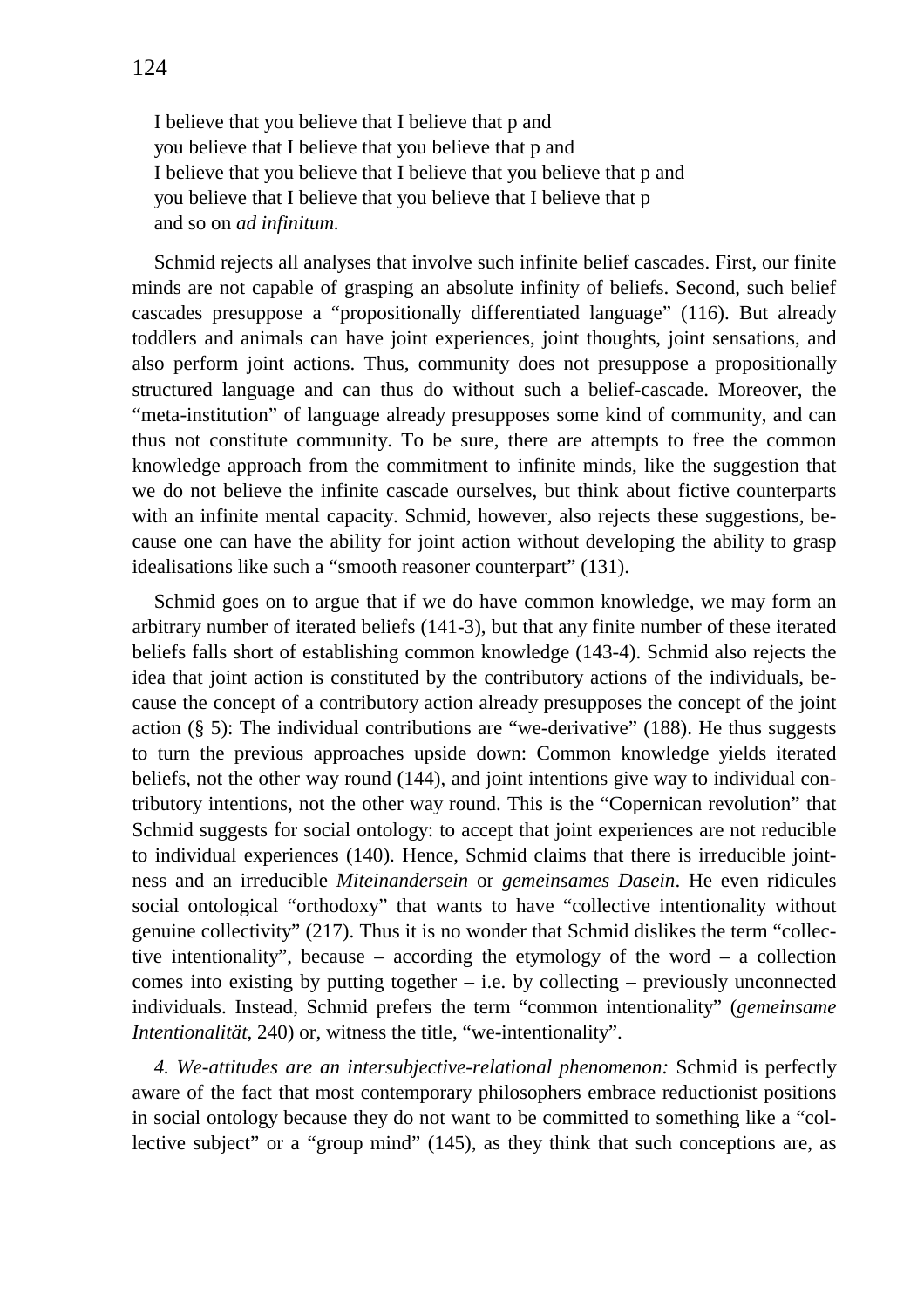Searle puts it, "perfectly dreadful metaphysical excrescences" and "at best mysterious and at worst incoherent" (quoted on p. 189). But Schmid argues that the spooky conception of a collective subject makes only sense on the background of individualism, or, more precisely, if one accepts the individualistic premise that an intention needs exactly one individual subject as its bearer. Therefore, the collective subject is an "individualistic fiction" (233) and a "Cartesian illusion" (235). As Schmid himself rejects the individualistic premise, he is no longer urged to postulate a collective subject for collective intentions. Its role can be taken over by systems of interrelated individuals, i.e. by a community, by a *gemeinsames Dasein.*

Schmid sees "social ontological orthodoxy" in a double-bind situation (221): On the one hand, these philosophers reject individualism, because they want to deal with social phenomena. On the other hand they need individualism as a stronghold against collective subjects and group-minds. One could solve this problem, Schmid goes on, by distinguishing different brands of individualism. If an ascription of an intention has the structure "... have the attitude that ... intend that ... do F" there are three possibilities to choose between an "I" and a "we" to fill the gaps. The position which Schmid calls subjective individualism claims that only individuals can be the subjects or bearers of intentions, thus that we can only fill in an "I" in the first gap. Formal individualism, as Schmid calls it, on the other hand, claims that intentions must always be of the "I intend" form, thus only an "I" can go into the second gap. (For sake of completeness, we can add a third kind of individualism, content individualism, that claims that the content of the intention must be an action of the first person singular, and that hence only an "I" fits the third gap. Given the other kinds of individualism, content individualism can be corroborated by the own-agency-principle, which is the claim that anyone can only intend his own actions.) Having said this, Schmid characterises Searle's theory of we-intentionality as the attempt to give up formal individualism (and content individualism) while still holding to subjective individualism, because in Searle's picture it is the individual mind that is the bearer of we-intentions like "We intend that we do F". In contrast to this, Bratman's theory of shared intentionality is characterised as the attempt to give up subjective individualism while sticking to formal individualism (but not to content individualism). In Bratman's picture, a shared intention is held by a system of interrelated individuals, each of which has an intentional attitude like "I intend that we do F".

As both options have their shortcomings, Schmid's solution is to combine them: we have to give up both subjective and formal individualism (and then the own-agencyprinciple gives us a reason to dismiss content individualism as well). Thus for Schmid, it's *we* who have to say "we".

This is the gist of the first part of Schmid's study, the "Overcoming of the Cartesian Brainwashing", which is the "individualistic bias" towards the first person singular (217). Though the second part of the book is entitled as "Reconstruction of the Community", it is not so much a systematic development of Schmid's own view. Rather,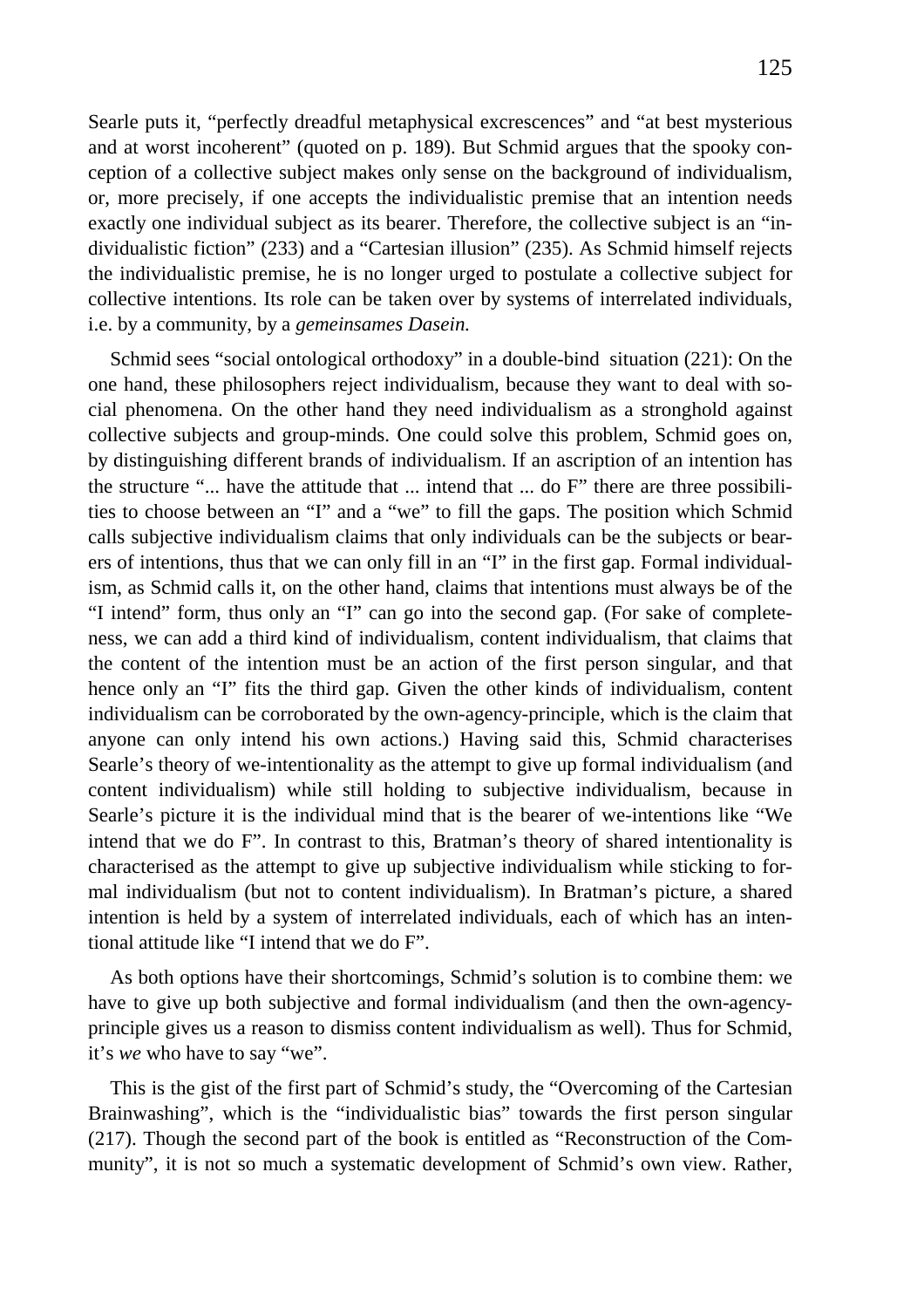Schmid connects the results of the first part with three quite different fields: (a) with Heideggerian terminology, (b) with rational decision theory, and (c) with the analysis of envy.

(a) In Heidegger, there are several terms for social ontological phenomena: There is the *Mitdasein,* the *Man* and, notoriously, the *Volk.* It is not the case that Schmid subscribes to all of Heidegger's social ontological teachings. To the contrary, Schmid is very critical with many Heideggerian tenets. It is only the analysis of the *Dasein*, of human existence, and this only in one peculiar interpretation, that he wants to use to clarify his own account. Given the Mumbo Jumbo of Heideggerian terminology, I am not sure whether this is very helpful for his purpose. But the discussion has in any case its offspin for the ontology of artefacts, for Schmid distinguishes between two kinds of artefacts (or *Zeug*): While some artefacts are "only constituted by social norms", like "bank notes, traffic signs or holy water", others are not, like "hammers, bridges or remedies". And while it is nonsense to ask "Is this printed paper *really* legal tender or does it in our community only *count* as such?" (261), it makes perfect sense – and is a sign of prudence – to ask "Is this preparation x *really* a remedy or does it *only count as such according to the norms of our medical science*?" (262; italics in the original).

(b) Second, Schmid connects his theory of *Miteinandersein* with rational decision theory. It is a blatant shortcoming of orthodox decision theory that, according to it, its individual utility maximisers fail to co-operate both in prisoners' dilemma situations and in co-ordination games, whereas in a pre-theoretic sense it would be very rational to do so. Decision theorists have tried to solve this problem by referring to the salience of one alternative over the others (like Thomas Schelling or David Lewis) or by referring to the "principle of co-ordination" (like David Gauthier), which states that rational agents should perform "that action which has the best equilibrium as one of its possible outcomes" (quoted on p. 364), if there is such an equilibrium and if they consider all other agents to be rational. But neither of these suggestions is rational for a standard *homo oeconomicus*. As salience is very much a cultural matter and can be judged about only with reference to groups, Schmid suggests that a "rationality beyond foolishness" is "only possible for humans that *are with each other*" ("welche *miteinander sind*"), i.e. "humans whose rationality is not restricted to the optimisation of the individual expected utility, but covers also the dimension of the 'fitting together' of individual decisions to contribute to a joint choice" (389). This kind of rationality does not relate causes (i.e. decisions) with their effects (i.e. the consequences of actions), but parts to wholes: It relates individual contributions to joint actions (385). Schmid's suggestion seems to be very promising, indeed, though, in the end, it is not really new: His rationality of togetherness is, in effect, the rationality of the *homo sociologicus*, who knows about his roles and positions in society and about social conventions and institutions – from linguistic rules to constitutional laws – and acts accordingly.

(c) Last, but not least, Schmid uncovers a social dimension of the purportedly "lonely emotion" of envy, which some, like Jon Elster, claim to be the "cement of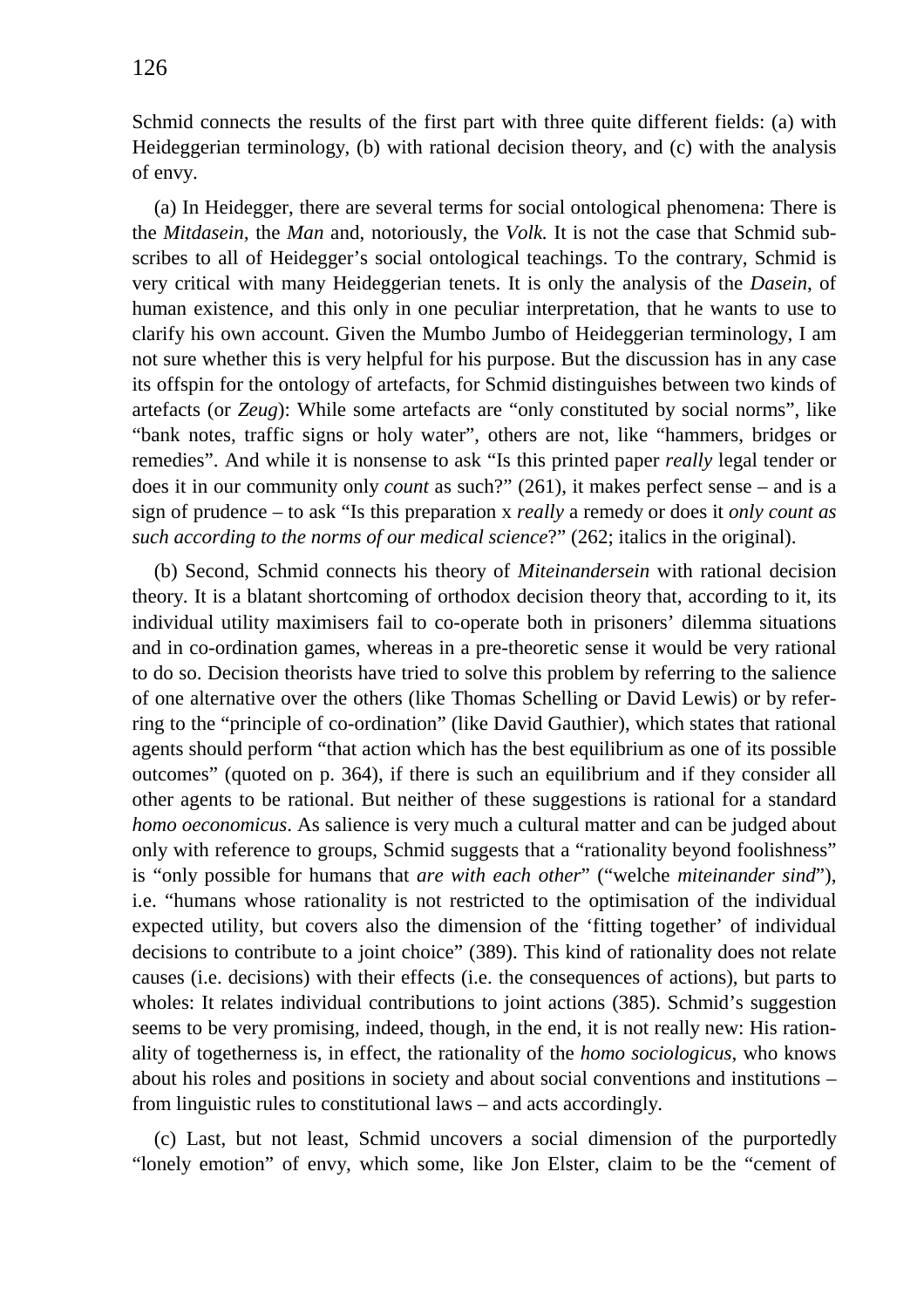society" (§ 18). Already Hesiod and Aristotle observed that we envy only people that are similar to us. But, as Schmid points out, it is not similarity as such, that is at stake here, but the fact that the envied person belongs to a reference group that is relevant for the envier. For envy is caused by the negative result of a status check relative to a relevant reference group. It is the reference group that determines both whom we envy and for what we envy them. Thus, Schmid concludes, envy is a deeply social phenomenon. While I appreciate this analysis, I do not understand why Schmid denies that we feel envy as individual selves (438). Envy may have social causes (and it may be impossible for socially unrelated individuals to feel envy) – but it is still the individual that has this emotion, even if it is an individual embedded in an abundance of social relations.

My last remark indicates that many passages in Schmid's book are in want of more clarity. For example, he often talks about joint experiences, joint emotions or similar joint phenomena. But he just claims that they exist without further illuminating their nature. As I have sketched, he denies that collective intentions have individual or collective bearers. For him, collective intentions are "something wherein individuals *divide themselves*" (233) – a description that is at best metaphorical, and Schmid's italisation of the words do not make them clearer but rather more mysterious: I know how to divide a cake, but how can I divide myself? In addition, there are some social phenomena that speak in favour of collective individuals: juridical persons, like states or companies, are in many respects on a par with natural persons. They can own property, buy and sell goods and enter contractual relations. Thus, they can act and can have intentions. But such intentions can indeed be ascribed to a state or a company as a collective individual and they need not to be shared by citizens or employees. This and other passages (especially in § 2) suggest that Schmid, on his quest for a single account fitting all phenomena, neglects whole ranges of social entities and does not seriously consider the option that there may be groups and communities of quite different kinds and different making.

Typical in this setting is the immunisation move to pick out some social entities as "real" groups while dismissing others, mostly without giving explicit criteria for this decision. Moreover, Schmid connects this with biological metaphors. To speak about "living" and "dead" communities exhibits a certain romanticism about groups. E.g., Schmid warns us of "the temptation to resort to the old rigid reflexive we-identities, for which there is since long no living intentional we-being" (103). The language of "living" and "dead" easily connects with the language of "real": "Real" groups are "alive", while "dead" groups are not "real" groups. However, I do not share this romanticism about groups. While there may be some groups that fit the metaphor of a "living" group, I think it is wrong to suppose that all groups are of this kind, nor do I think they should be such. Families, neighbourhoods, universities, ethnic groups and states are not supposed to exhibit the same kind or amount of liveliness or organic unity, that is hinted at in the biological metaphors.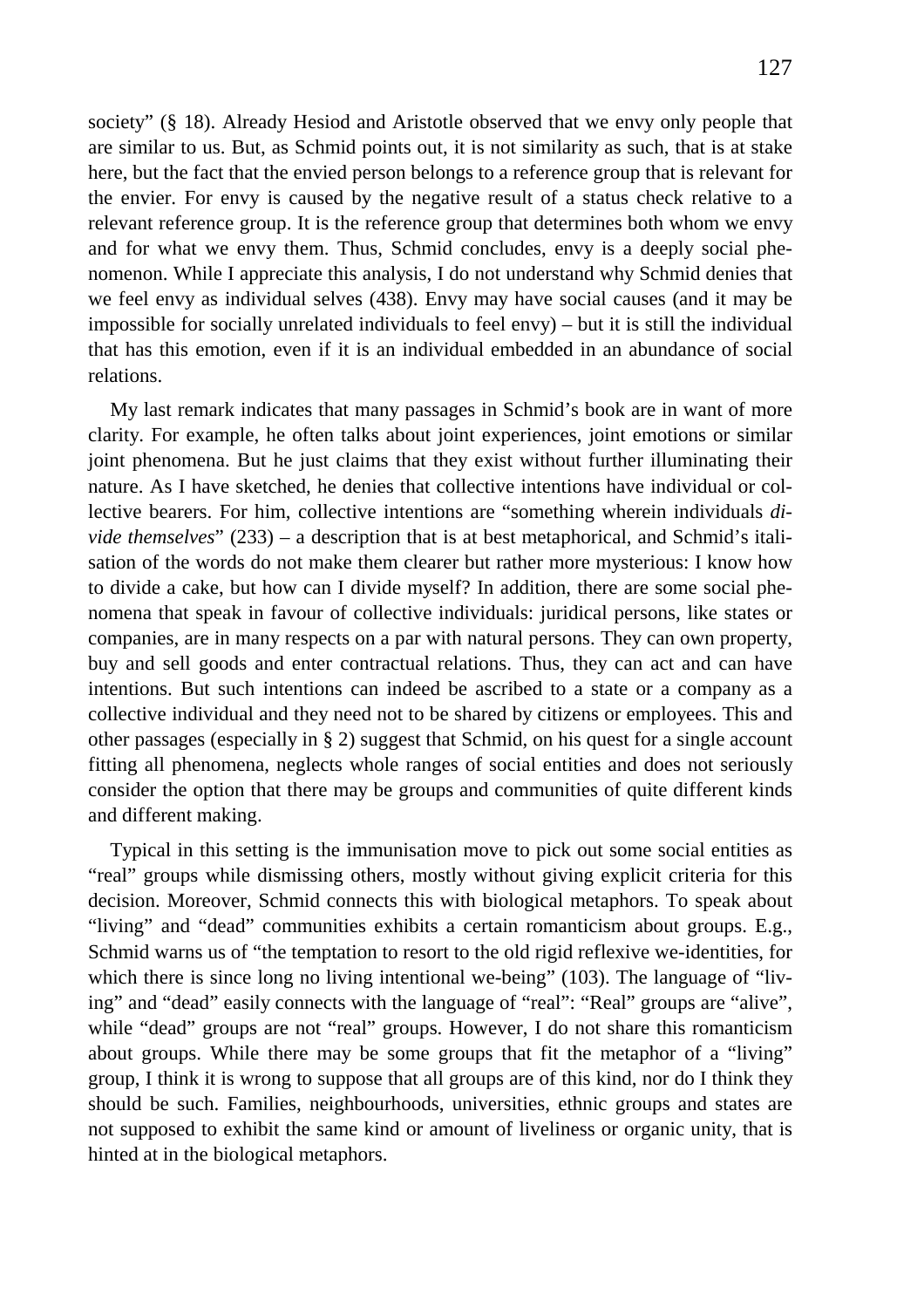One example of a "dead" group that Schmid discusses (though without explicitly calling it thus) is a circle of friends that reunites after decades of separation (93-4). Schmid cites this example in order to demonstrate that it is not sufficient for the existence of a group or community that its members mutually consider themselves to be members of this group. For the members of this circle of old friends do consider themselves and each other to be a member of this circle, but when they finally reunite after many years of separation, they have alienated themselves from one another. They are unable to have a conversation with each other, and even their common past is interpreted quite differently by each of them. Schmid concludes: "Not even the common past connects them any longer." This is not true. In a way, the old friends are still united by the objective fact of their common past, even if they now do not share their subjective understanding of this objective past. Schmid concludes further: It now becomes obvious that "since their last meeting the group has suddenly ceased to exist". But Schmid does not spell out the criteria that he takes to govern the existence of a group. He cannot take actual interactions among the group members to be necessary for a group's existence, for then no group could ever reunite; it would rather be a new group composed out of the same members. Instead of actual interactions, Schmid could take the members' dispositions for interaction to be constitutive of a group. This criterion would fit Schmid's claim that the group has ceased to exist in between their meetings. It would, however, not fit to Schmid's claim that the group "suddenly" ceased to exist, because the disposition for interaction probably did not "suddenly" disappear, but gradually faded out, making the corruption of the group a gradual process. Moreover, this criterion seems to let in too many groups, for a disposition for interaction may be among individuals that are total strangers. I regularly get help when I am standing alone with a pram at a flight of stairs. Many individuals have the disposition to carry the pram together with me down the stairs. Do I form a group with any of the potential helpers even before I meet them at the staircase? Or do all of these potential helpers together with me and other desperate parents, without knowing, form the huge group of anonymous pram-users and potential pram-carriers? Any of these two options would imply a quite heavy ontological investment, because *these* groups have no relevance whatsoever when none of their members are interacting with each other. Again, I wished Schmid would be more clear at this point and actually spelled out which is the option of his choice.

The old friends in this example are still able to use the plural pronoun "we". It is not ungrammatical to say something like "We no longer have anything to talk about" or "We have nothing in common". Schmid could say that there is no real group or community that corresponds to these utterings of "we". But why? One reason would be that the "we" is used only distributively, because then, as Schmid says, it refers to a mere aggregate of individuals (15). However, "we" in these phrases is, in fact, not used distributively. In "We are F", "we" is used distributively, if and only if  $-$  given that "We are F" is true – the predicate "F" can also truly be attributed to me and any other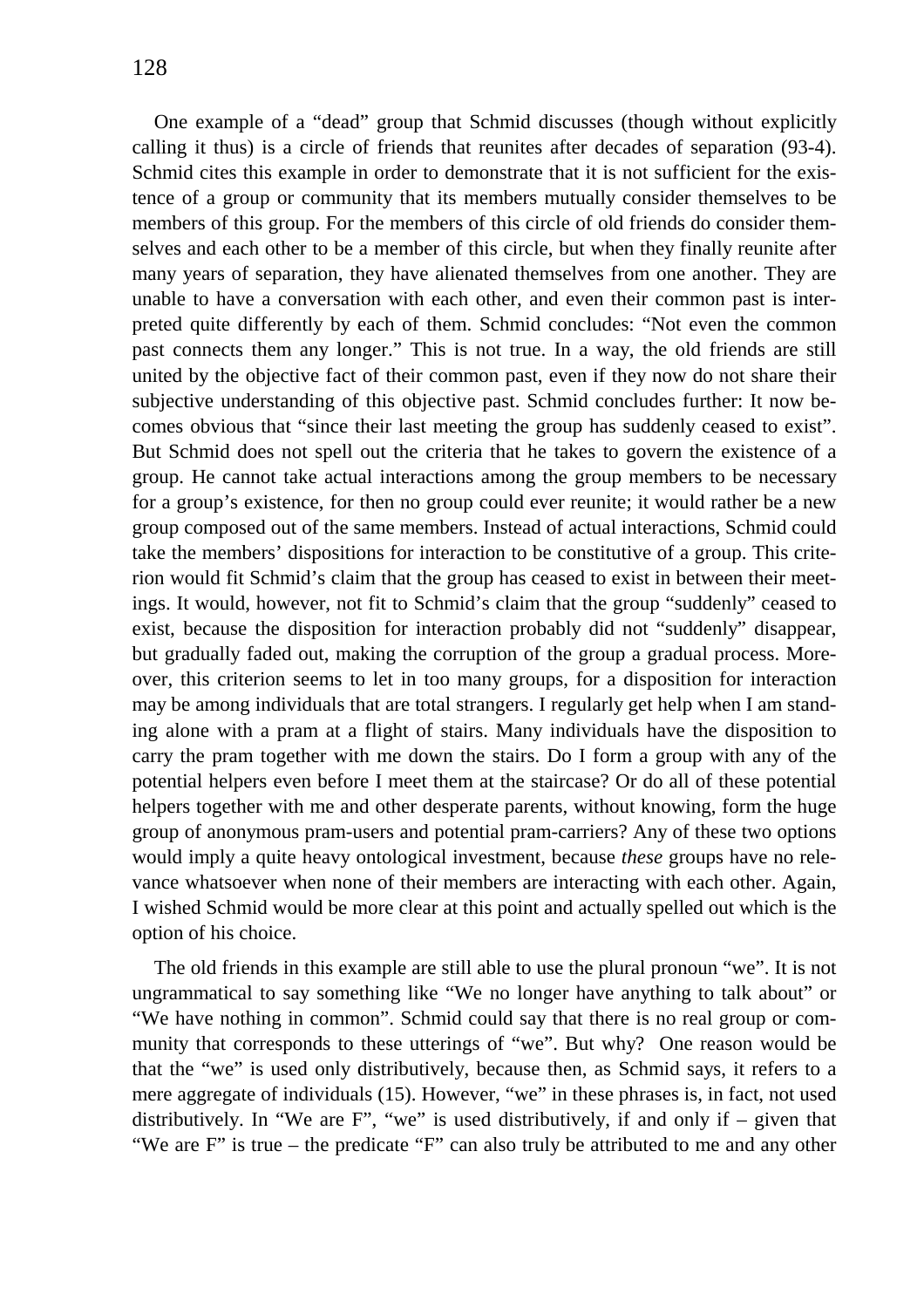individual that is included in the "we". But "We no longer have anything to talk about" cannot be rendered as "I have nothing to talk about and you have nothing to talk about and he has nothing to talk about" or the like. Because anyone of us may have lots of topics to talk about, but just no topic that would catch the ear of the others. And, obviously, "to have nothing in common" is a relational phrase, that out of grammatical reasons cannot be predicated of a single individual like me or you or her. The distinction between the distributive and collective use of plural phrases in general is a grammatical or logical, but not an ontological matter. And sometimes, like in "We drank a glass of wine", it is not possible to tell from the sentence alone whether the "we" is used distributively or collectively. We need to know how many glasses haven been drunken by you and me on this occasion: If only one glass, the "we" is used collectively; and the "we" is used distributively, if two glasses have been drunken. For then, the phrase could be rendered as "You drank a glass of wine and I drank a glass of wine". What we do not need to know for the choice between the distributive or collective use of "we" is whether you and me are an "arbitrary aggregate of individuals" (15) or a small community, like a loving couple or a pair of best friends.

The phenomenon of dissidence  $-$  i.e. the possibility to say something like "We are discussing, but not me" (162) – leads Schmid to call an individual's involvement in a group's joint activity not a factual, but a normative matter. In this, he is inspired by Jay Rosenberg, who says that we should expect members of certain groups to act, think or feel in certain ways (170). On the other hand, it is the core idea of democracy that a group's attitudes should accommodate the attitudes of the group members (171). Thus there is a "double normativity of the relation between individual intending and joint acting" (177). In his discussion of normativity, however, Schmid oscillates between two kinds of norms. His talk about "expectation" (170) and "the normal case" (178) reminds of norms with predictive powers, while his use of phrases like "it ought to be the case" ("es *sollte* so sein", 178; italics in the original) suggests norms with prescriptive power. Here we have still another occasion to wish more clarity.

 By way of praise, I could indicate that Schmid uses lively and detailed examples both from the belles-lettres and of his own making, that he discusses the views of authors from so many different schools, and that he does not deal with a lot of naughty details that he deems to be irrelevant. By way of criticism, I could point out just the same: To skip over details means often to skip over philosophical problems, as my wishes for clarification illustrate. And while it is true that Schmid's examples are lively, they are at times more elaborated and verbose than necessary. And when showing around his reader in the labyrinth of previous theories of the social, he acquaints his reader with the views of lots of different thinkers, from Karl Marx to Karol Wojtyla. But too often he cites these views only with a negative intention: to show that they do not lead anywhere, that they are blind alleys. But as usual with labyrinths, the huge amount of blind alleys distracts the reader from seeing the way leading out of the labyrinth.